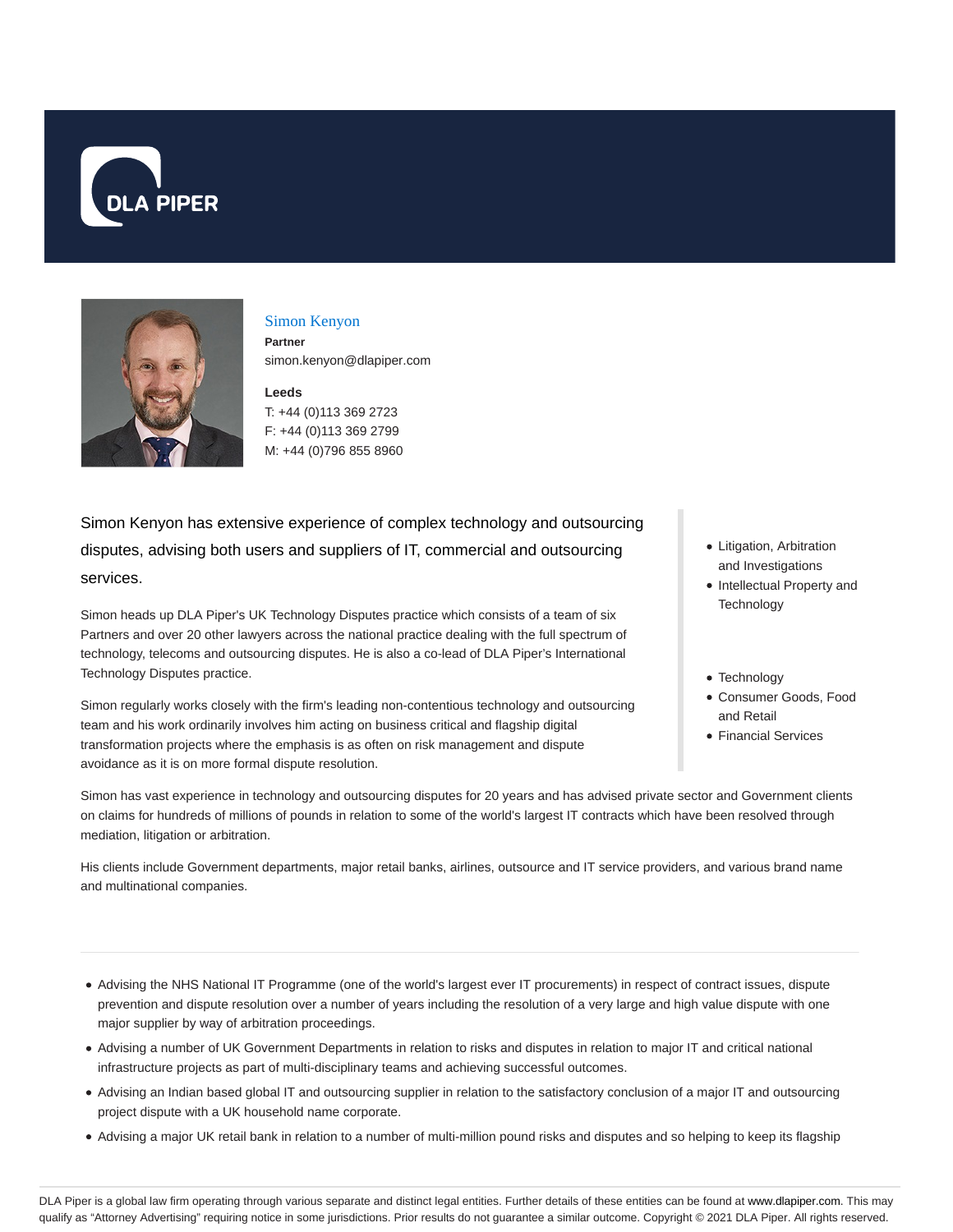digital transformation project on track and helping to achieve a reset of the contract on favourable terms.

- Advising a number of UK financial and asset based lending institutions threatened with the cessation of service regarding business critical IT platforms in the context of software licensing disputes and so protecting their right to continued and uninterrupted service including the preparation of injunctive proceedings to protect their business interests.
- Advising a major Indian IT and Outsourcing provider in successfully defending and resolving initial damages claims of approximately USD20 million intimated by an international mobile telecommunications operator which related to a series of alleged data breaches.
- Advising a leading UK Household goods manufacturer in relation to potential contractual and tortious claims against the IT/ Outsourcing company to which it had outsourced the whole of its IT function with regard to a high profile malware attack.
- Acting for a major international retailer in a dispute with a United States licensor of software which was critical to the operation of the client's retail business in several hundred retail outlets in the UK, through to a settlement on favourable terms and so protecting its right to continued and uninterrupted service.
- Advising a US communications company in relation to the resolution through mediation of a dispute with a UK based manufacturer and licensor regarding royalty payments.
- Advising a global food and beverage company in the successful resolution of High Court proceedings relating to a claim under the Commercial Agents regulations.

#### **CREDENTIALS**

# Professional Qualifications

• Solicitor of the Senior Courts of England and Wales

# Prior Experience

- 2007 to date, Partner, DLA Piper
- 2002 to 2006, Associate, DLA Piper
- 1998 to 2002, Assistant Solicitor, DLA Piper
- 1997 to 1998, Assistant Solicitor, Yorkshire based law firm
- 1995 to 1997, Trainee Solicitor, Yorkshire based law firm

### **Recognitions**

- "Simon Kenyon is key name for technology disputes. Simon Kenyon is always very responsive, answering questions quickly and navigating difficult situations." Legal 500 2019.
- "Simon Kenyon is known for his work in the area of IT litigation." One source notes: "He was a delight to work with, very able, and I would certainly recommend him to anyone looking for an IT litigation solicitor." Chambers 2017.
- Simon is listed in Chambers UK 2014 as a Key Individual who "is complimented for his responsiveness and offering of commercial solutions to disputes".
- Simon's team is described by Legal 500 (2014) as providing a 'satisfying' and 'commercially astute' service.
- Simon is listed in Chambers UK 2013 as a Key Individual who "serves a strong base of governmental and blue-chip IT and telecoms clients in complex and large-scale disputes. He maintains a considerable reputation with regard to this".

### **Education**

- Brasenose College, Oxford, BA (Hons) Oxon Jurisprudence, 1994
- Legal Practice Course Distinction from the College of Law (Chester), 1995

### **Memberships**

Member of the Society for Computers and Law